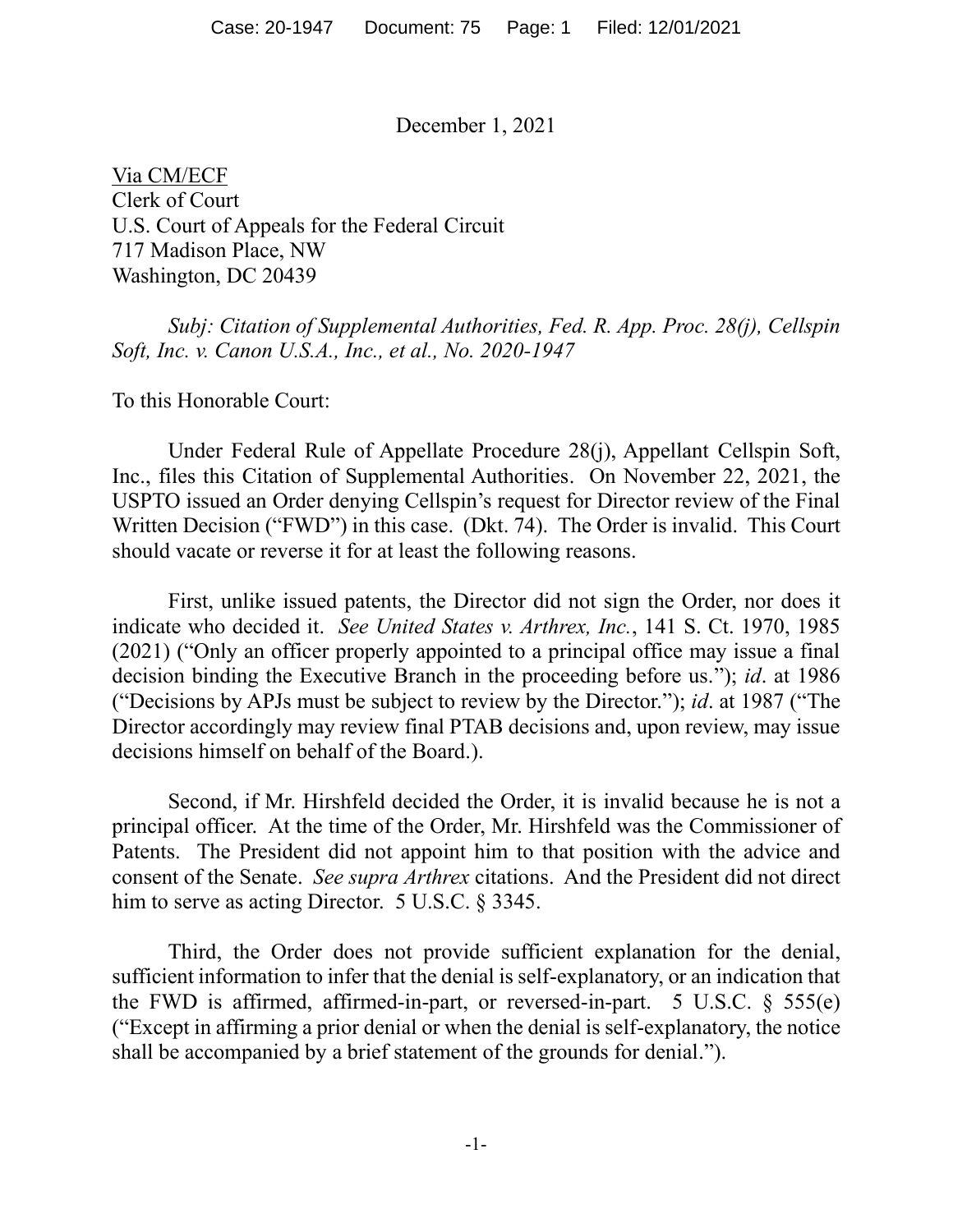Fourth, the USPTO's rules and procedures for the Director rehearing process underlying the Order are invalid. The USPTO did not follow proper notice and approval procedures, including publishing the rules and procedures in the Federal Register. 5 U.S.C. §§ 552(a)(1), 553.

The Order therefore is "arbitrary, capricious, an abuse of discretion, or otherwise not in accordance with law." *Id*. § 706(2)(A); *Arthrex*, 141 S. Ct. at 1981- 82.

Dated: December 1, 2021

Kirk J. Anderson BUDO LAW P.C. 5610 Ward Rd., Suite #300 Arvada, CO 80002 Telephone: 720-225-9440 Facsimile: 720-225-9331 Email: kanderson@budolaw.com Respectfully submitted,

*/s/ Peter J. Corcoran III* Peter J. Corcoran III CORCORAN IP LAW PLLC 4142 McKnight Road Texarkana, Texas 75503 Telephone: 903-701-2481 Facsimile: 844-362-3291 Email: peter@corcoranip.com

*Attorneys for Appellant, Cellspin Soft, Inc.*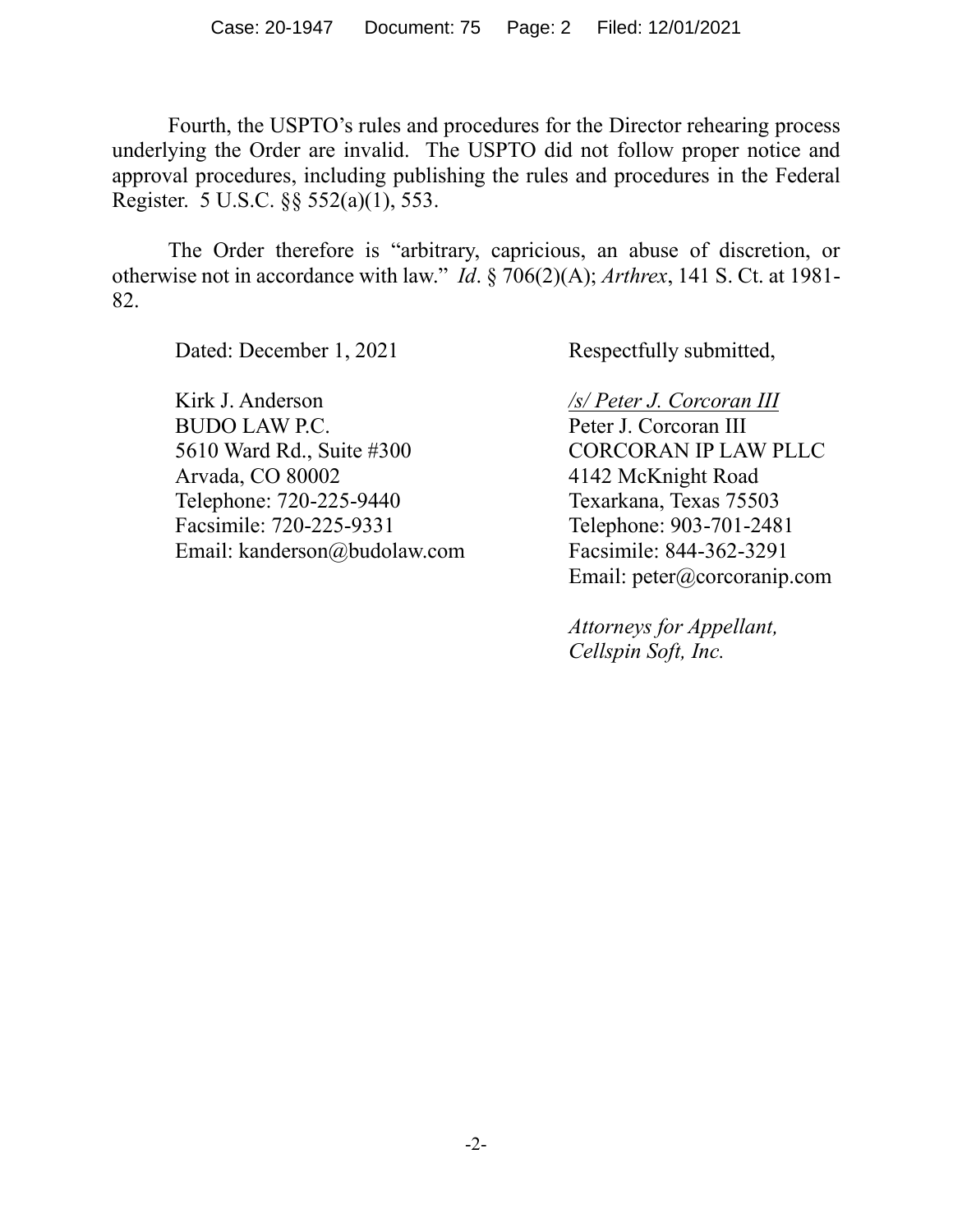FORM 9. Certificate of Interest Form 9 (p. 1)

July 2020

# UNITED STATES COURT OF APPEALS FOR THE FEDERAL CIRCUIT

### CERTIFICATE OF INTEREST

Case Number 20-1947

Short Case Caption Cellspin Soft, Inc. v. Canon USA, Inc., et al.

Filing Party/Entity Cellspin Soft, Inc.

Instructions: Complete each section of the form. In answering items 2 and 3, be specific as to which represented entities the answers apply; lack of specificity may result in non-compliance. Please enter only one item per box; attach **EXECUTE STATES COURT OF APPEALS**<br>
FOR THE FEDERAL CIRCUIT<br>
CERTIFICATE OF INTEREST<br>
Case Number 20-1947<br>
Case Number 20-1947<br>
Short Case Caption  $\frac{1}{\text{Cellspin Soft, Inc. v.ظ}$ . Canon USA, Inc., et al.<br>
Filing Party/Entity  $\frac{1}{\text$ immediately file an amended Certificate of Interest if information changes. Fed. Cir. R. 47.4(b).

I certify the following information and any attached sheets are accurate and complete to the best of my knowledge.

Date:  $\frac{12/01/2021}{20}$  Signature:

/s/ Peter J. Corcoran III

Name: Peter J. Corcoran III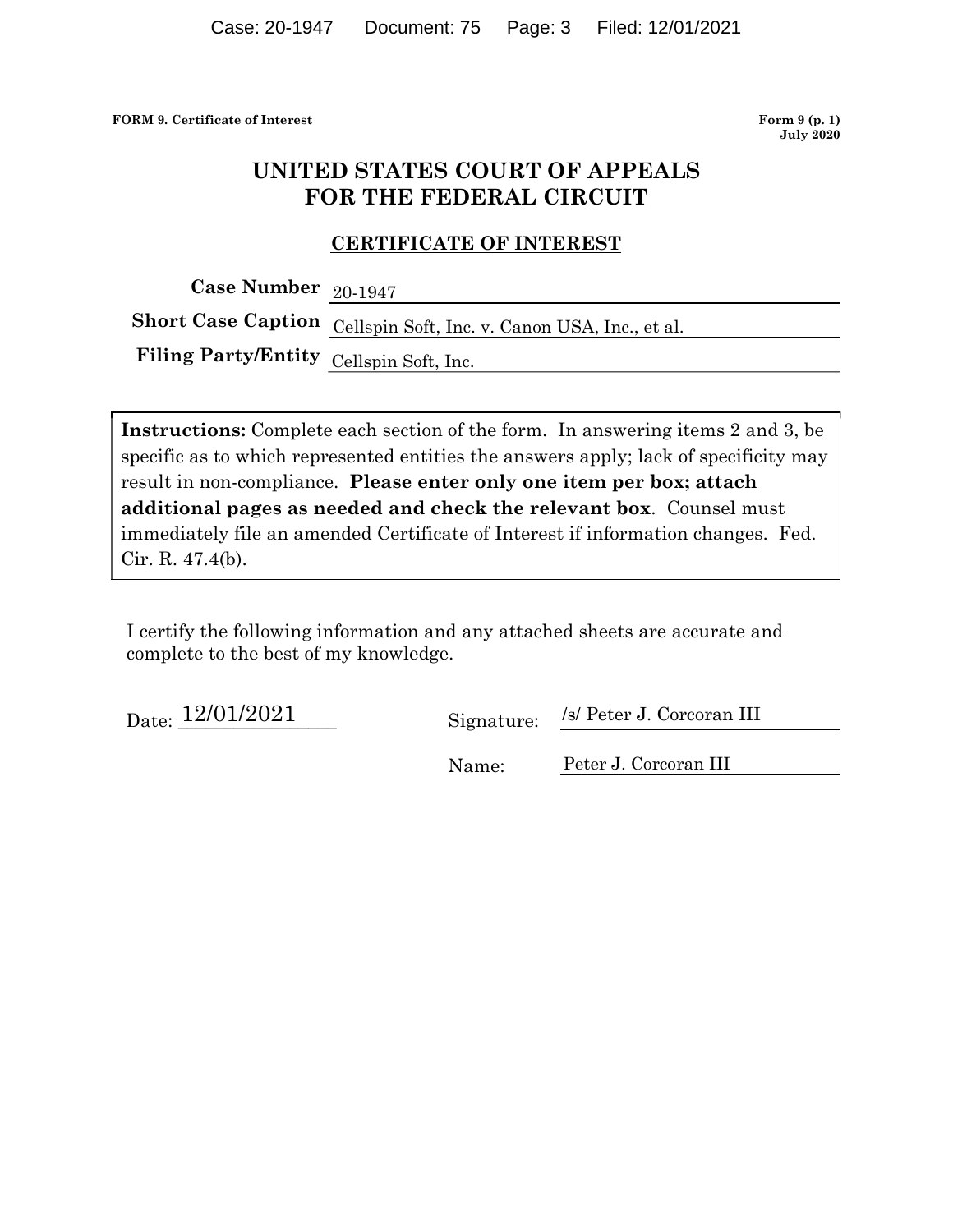| FORM 9. Certificate of Interest                                                                  |                                                                                                                                                            | Form 9 (p. 2)                                                                                                                                                 |
|--------------------------------------------------------------------------------------------------|------------------------------------------------------------------------------------------------------------------------------------------------------------|---------------------------------------------------------------------------------------------------------------------------------------------------------------|
|                                                                                                  |                                                                                                                                                            | <b>July 2020</b>                                                                                                                                              |
| 1. Represented<br>Entities.<br>Fed. Cir. R. $47.4(a)(1)$ .                                       | 2. Real Party in<br>Interest.<br>Fed. Cir. R. $47.4(a)(2)$ .                                                                                               | 3. Parent Corporations<br>and Stockholders.<br>Fed. Cir. R. $47.4(a)(3)$ .                                                                                    |
| Provide the full names of<br>all entities represented<br>by undersigned counsel in<br>this case. | Provide the full names of<br>all real parties in interest<br>for the entities. Do not<br>list the real parties if<br>they are the same as the<br>entities. | Provide the full names of<br>all parent corporations<br>for the entities and all<br>publicly held companies<br>that own 10% or more<br>stock in the entities. |
|                                                                                                  | $\triangledown$ None/Not Applicable                                                                                                                        | $\triangledown$ None/Not Applicable                                                                                                                           |
| Cellspin Soft, Inc.                                                                              |                                                                                                                                                            |                                                                                                                                                               |
|                                                                                                  |                                                                                                                                                            |                                                                                                                                                               |
|                                                                                                  |                                                                                                                                                            |                                                                                                                                                               |
|                                                                                                  |                                                                                                                                                            |                                                                                                                                                               |
|                                                                                                  |                                                                                                                                                            |                                                                                                                                                               |
|                                                                                                  |                                                                                                                                                            |                                                                                                                                                               |
|                                                                                                  |                                                                                                                                                            |                                                                                                                                                               |
|                                                                                                  |                                                                                                                                                            |                                                                                                                                                               |
|                                                                                                  |                                                                                                                                                            |                                                                                                                                                               |
|                                                                                                  |                                                                                                                                                            |                                                                                                                                                               |
|                                                                                                  |                                                                                                                                                            |                                                                                                                                                               |
|                                                                                                  |                                                                                                                                                            |                                                                                                                                                               |

Additional pages attached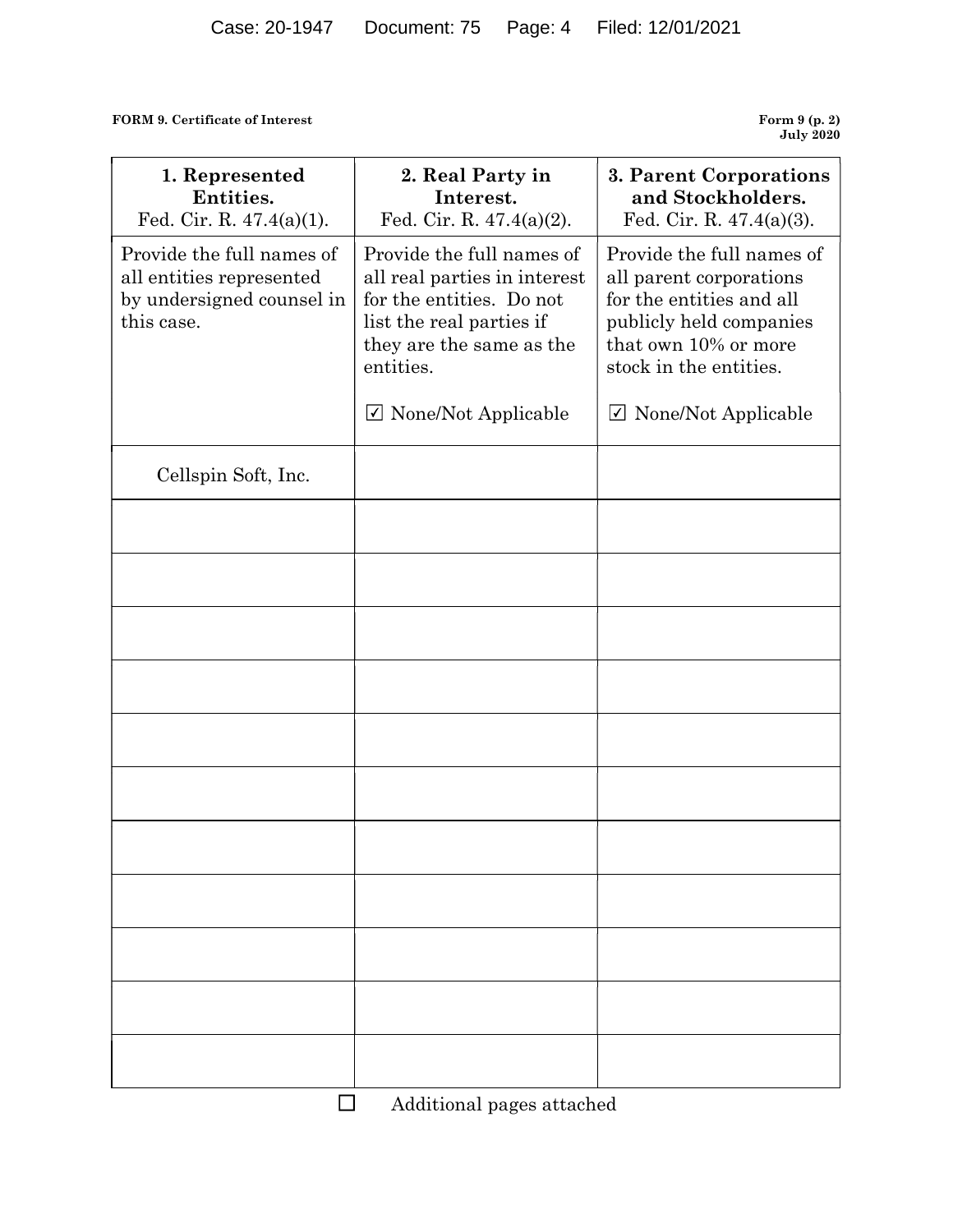### FORM 9. Certificate of Interest Form 9 (p. 3)

Case: 20-1947 Document: 75 Page: 5 Filed: 12/01/2021<br>
ORM 9. Certificate of Interest<br> **4. Legal Representatives.** List all law firms, partners, and associates that (a)<br>
appeared for the entities in the originating court o appeared for the entities in the originating court or agency or (b) are expected to appear in this court for the entities. Do not include those who have already entered an appearance in this court. Fed. Cir. R. 47.4(a)(4).

| Case: 20-1947                                                                                                                                                                                                                                                                                                                                                                                                                                                                      | Document: 75 | Page: 5 | Filed: 12/01/2021         |                                    |
|------------------------------------------------------------------------------------------------------------------------------------------------------------------------------------------------------------------------------------------------------------------------------------------------------------------------------------------------------------------------------------------------------------------------------------------------------------------------------------|--------------|---------|---------------------------|------------------------------------|
| <b>FORM 9. Certificate of Interest</b>                                                                                                                                                                                                                                                                                                                                                                                                                                             |              |         |                           | Form $9(p. 3)$<br><b>July 2020</b> |
| 4. Legal Representatives. List all law firms, partners, and associates that (a)<br>appeared for the entities in the originating court or agency or (b) are expected to<br>appear in this court for the entities. Do not include those who have already<br>entered an appearance in this court. Fed. Cir. R. $47.4(a)(4)$ .                                                                                                                                                         |              |         |                           |                                    |
| None/Not Applicable                                                                                                                                                                                                                                                                                                                                                                                                                                                                | ப            |         | Additional pages attached |                                    |
| René A. Vazquez, Reg. No. 38,647<br>GARTEISER HONEA, PLLC                                                                                                                                                                                                                                                                                                                                                                                                                          |              |         |                           |                                    |
| John J. Edmonds, Reg. No. 56,184<br>Edmonds & Schlather, PLLC                                                                                                                                                                                                                                                                                                                                                                                                                      |              |         |                           |                                    |
| Stephen F. Schlather, Reg. No. 45,081<br>Edmonds & Schlather, PLLC                                                                                                                                                                                                                                                                                                                                                                                                                 |              |         |                           |                                    |
| <b>5. Related Cases.</b> Provide the case titles and numbers of any case known to be<br>pending in this court or any other court or agency that will directly affect or be<br>directly affected by this court's decision in the pending appeal. Do not include the<br>originating case number(s) for this case. Fed. Cir. R. $47.4(a)(5)$ . See also Fed. Cir.<br>R.47.5(b).<br>$\Box$<br>None/Not Applicable<br>Cellspin Soft, Inc. v. Panasonic Corporation, et.<br>al., 20-1948 | $\Box$       |         | Additional pages attached |                                    |

| Edmonds & Schlather, PLLC                                         |                                                                                                                                                                                                                                                                                                                                                                |                           |  |
|-------------------------------------------------------------------|----------------------------------------------------------------------------------------------------------------------------------------------------------------------------------------------------------------------------------------------------------------------------------------------------------------------------------------------------------------|---------------------------|--|
|                                                                   |                                                                                                                                                                                                                                                                                                                                                                |                           |  |
| R. $47.5(b)$ .                                                    | <b>5. Related Cases.</b> Provide the case titles and numbers of any case known to be<br>pending in this court or any other court or agency that will directly affect or be<br>directly affected by this court's decision in the pending appeal. Do not include the<br>originating case number(s) for this case. Fed. Cir. R. $47.4(a)(5)$ . See also Fed. Cir. |                           |  |
| $\mathcal{L}_{\mathcal{A}}$<br>None/Not Applicable                | ப                                                                                                                                                                                                                                                                                                                                                              | Additional pages attached |  |
| Cellspin Soft, Inc. v. Panasonic Corporation, et.<br>al., 20-1948 |                                                                                                                                                                                                                                                                                                                                                                |                           |  |
|                                                                   |                                                                                                                                                                                                                                                                                                                                                                |                           |  |
|                                                                   |                                                                                                                                                                                                                                                                                                                                                                |                           |  |
|                                                                   |                                                                                                                                                                                                                                                                                                                                                                |                           |  |
|                                                                   | <b>6. Organizational Victims and Bankruptcy Cases.</b> Provide any information<br>required under Fed. R. App. P. 26.1(b) (organizational victims in criminal cases)<br>and $26.1(c)$ (bankruptcy case debtors and trustees). Fed. Cir. R. $47.4(a)(6)$ .                                                                                                       |                           |  |
| $\triangledown$<br>None/Not Applicable                            | $\Box$                                                                                                                                                                                                                                                                                                                                                         | Additional pages attached |  |
|                                                                   |                                                                                                                                                                                                                                                                                                                                                                |                           |  |
|                                                                   |                                                                                                                                                                                                                                                                                                                                                                |                           |  |
|                                                                   |                                                                                                                                                                                                                                                                                                                                                                |                           |  |